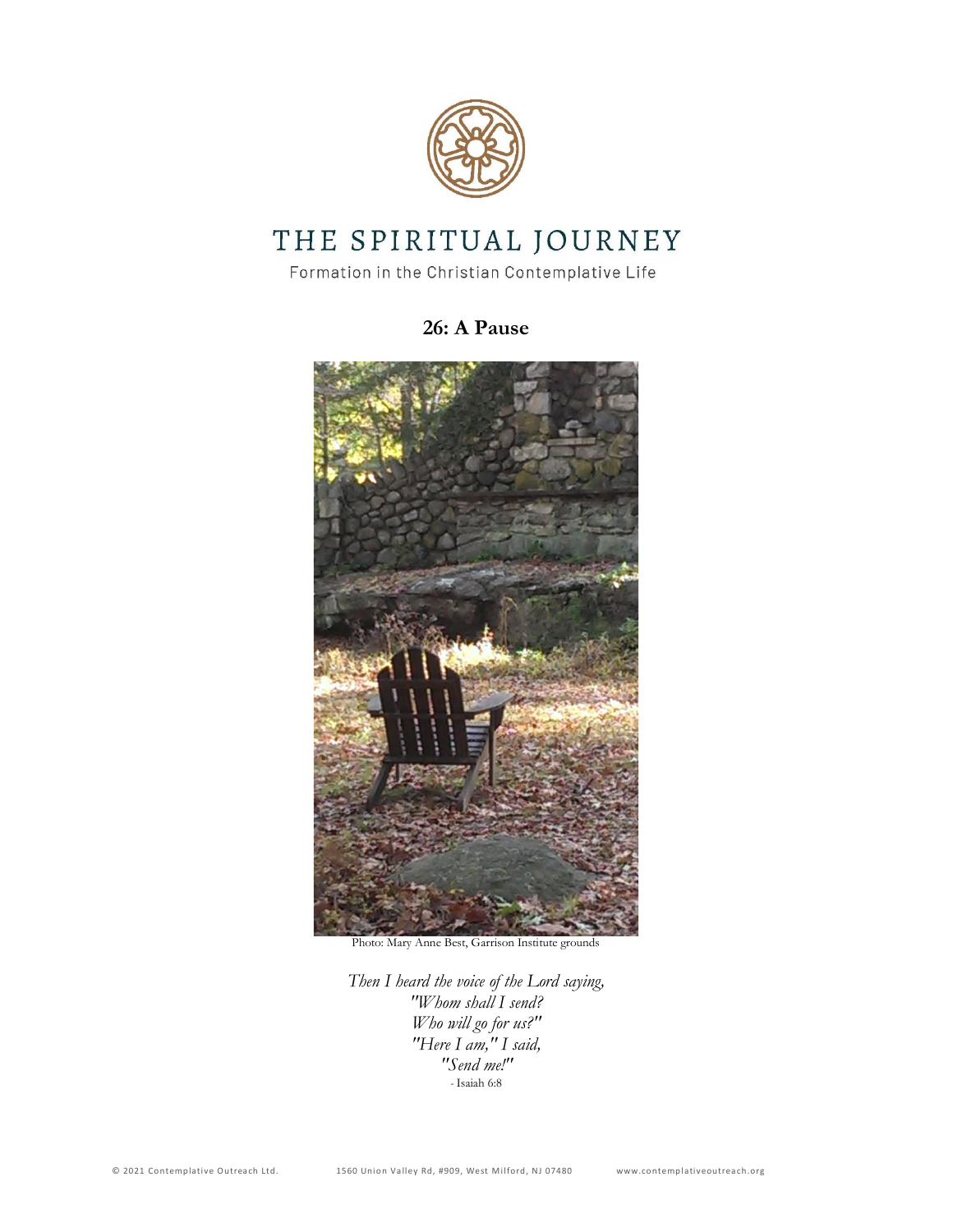You are now about halfway through Part 2: The Human Condition. Now, pause, breathe in and out. Rest. Fr. Thomas in *Reawakenings*, offers an elegant expression of rest: "'Rest' refers to interior quiet, tranquility, … peace, the rootedness of being one with the Divine Presence. 'Rest' implies that we are beginning to experience the mind of Christ, [the] awareness of the Godhead as infinite mercy, concern for everything that is, and the servant of creation. This rest is your reassurance at the deepest level that everything is okay. The ultimate freedom is to rest in God in suffering as well as in joy." For such rest, the soul hungers.

#### **Meditations**

"Who am I? They often tell me I stepped from my cell's confinement Calmly, cheerfully, firmly, Like a Squire from his country house.

"Who am I? They often tell me I used to speak to my warders Freely and friendly and clearly, As though it were mine to command.

"Who am I? They also tell me I bore the days of misfortune Equably, smilingly, proudly, Like one accustomed to win.

"Am I then really that which other men tell of? Or, am I only what I myself know of myself? Restless and longing and sick, like a bird in a cage, Struggling for breath, as though hands were compressing my throat, Yearning for colors, for flowers, for the voices of birds, Thirsting for words of kindness, for neighborliness, Tossing in expectations of great events, Powerlessly trembling for friends at an infinite distance, Weary and empty at praying, at thinking, at making, Faint, and ready to say farewell to it all.

"Who am I? This or the Other? Am I one person today and tomorrow another? Am I both at once? …

"Who am I? They mock me, these lonely questions of mine. Whoever I am, Thou knowest, O God, I am thine! - Dietrich Bonhoeffer, *Letters & Papers from Prison*

+

"And so, the question: What is a human being? Or, more specifically 'Who are you?' begins to emerge into prominent light and each one of these realities requires our consent to open to the next